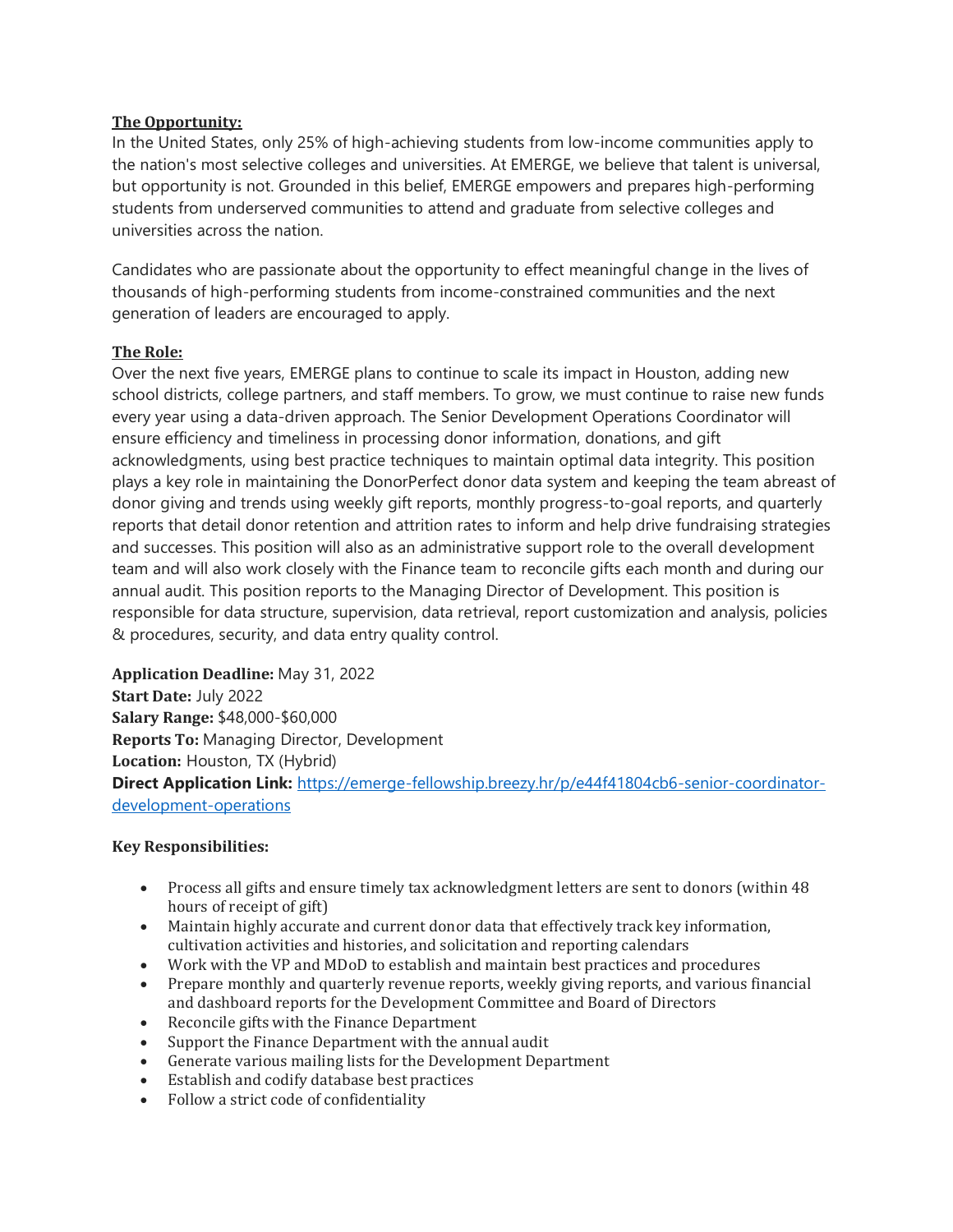- Directly respond to donor inquiries regarding any issues checks, credit cards, EFT, and stock gifts.
- Oversee and create donation/solicitation coding, prepare backup gift documentation, and approve matching and employee contribution campaign gifts through external organizations.
- Identify, mine, and analyze prospects for fundraising and outreach initiatives.
- Update and maintain donor wealth screenings and other fundraising-related data
- Perform routine data improvements, data auditing, systems checks, and database functions
- Create data-informed prospect lists and profiles for major prospects and analysis to help finetune donor cultivation and relationships.
- Continually review and optimize data management processes to improve methods for moving people along our continuum of engagement.
- Manage pledge payment tracking, acknowledgments, reminders, and follow-up processes for multi-year donors/gifts.
- Create reports/dashboards to inform the development team and board on donor retention and attrition rates compared to industry standards.
- Provide general development and admin support for the development team. Help prepare presentations and documents for VP and MDoD. Take minutes at committee meetings. Assist with donor meeting scheduling. Support team with org-wide functions throughout the year when possible.
- Support Director of Foundation & Corporate Relations with student engagement and outreach for corporate engagement initiatives and deliverables.

# **The Person:**

*Time Maximizer*

- Meet professional obligations through efficient work habits such as meeting deadlines, honoring schedules, coordinating resources and meetings in an effective and timely manner, and demonstrating respect for others.
- Self-starter anticipates needs and can take initiative when necessary.
- Conscientious about priorities, display good time management and positive attitude. *Organization & Prioritization*
	- Ability to be extremely organized and to prioritize time and projects to ensure deadlines
		- are consistently met and project outcomes are successful.

Strategic Thinker & Problem Solver

- Asks the right questions and creates innovative solutions to drive change and increase results.
- Foresees and addresses challenges and opportunities within the revenue model and actively seeks resources to create out-of-box solutions.
- Strong understanding of data and ability to analyze outcomes to drive strategic thought processes and fundraising outcomes
- Listens to understand and create solutions

*Detail-Oriented*

• Able to produce high-quality work without error. Has a proven track record of high attention to detail

*Data and Results Driven*

- Utilizes and analyzes donor data and giving behaviors to drive fundraising strategy
- *Donor Centric- and Stewardship-Focused*
	- Ensures that donor satisfaction remains at the forefront of daily activities and functions

# **Ideal Candidate will have:**

- A Bachelor's degree preferred
- 2+ years of work-related experience
- Strong organizational skills, including the ability to manage multiple projects independently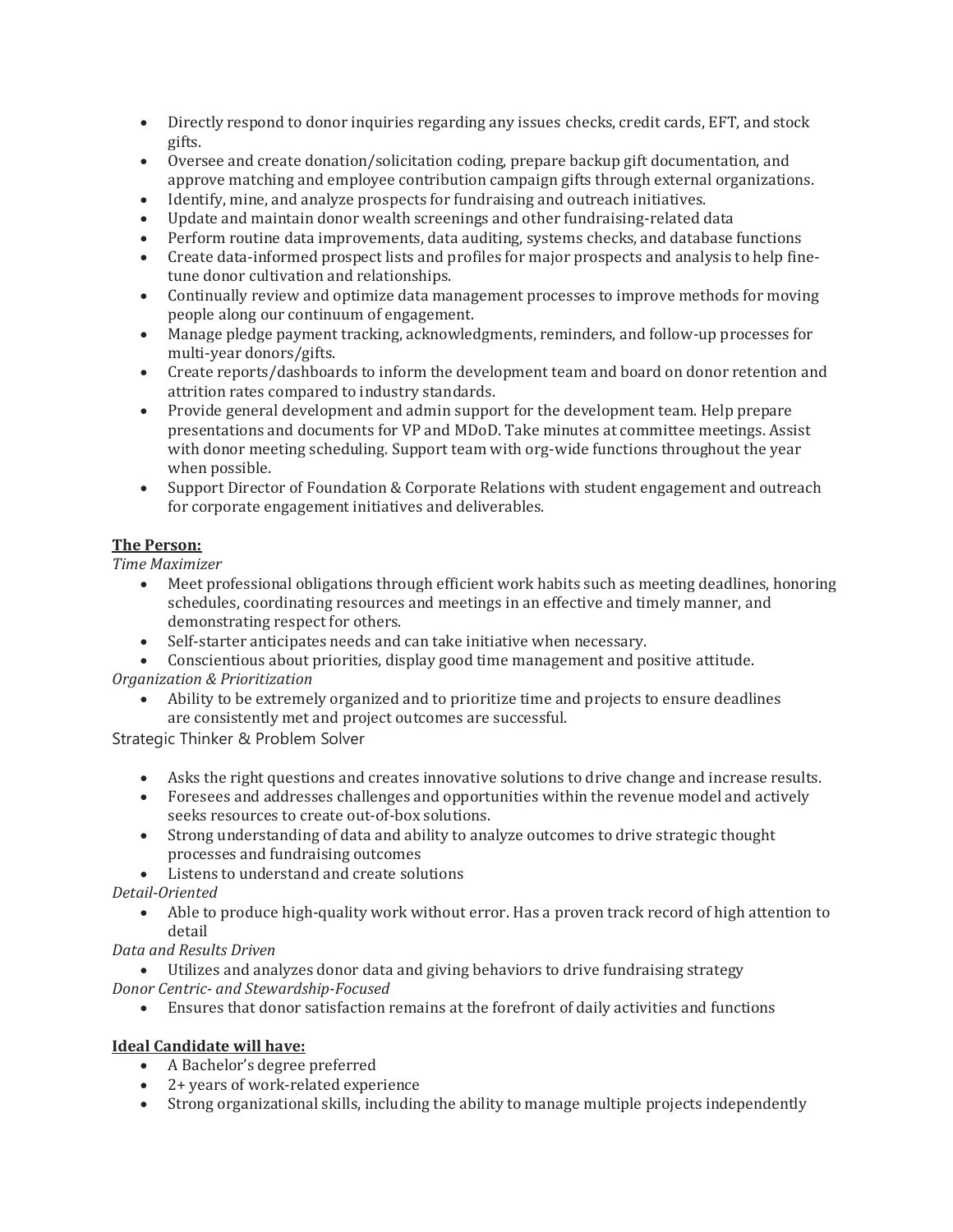- Evidence of strong attention to detail and organizational skills
- Strong track record of developing efficient systems, innovative processes, and streamlined procedures
- Ability to produce quality work under tight deadlines with minimal oversight
- Strong initiative and ability to ask questions when work is unclear
- Ability to problem-solve and think quickly
- Experience using DonorPerfect software preferred
- Proficiency in the following software: Microsoft Office Suite with above average, Donor Perfect,
- Constant Constant or MailChimp, and Google Drive preferred

#### **Who we are:**

At EMERGE, we live by our Core Values:

- Equity grounds us
- Diversity defines us
- Talent mobilizes us
- Meaningful relationships fuel us
- Results distinguish us

Founded in 2010, EMERGE is a developmental, college access organization changing the life trajectories of thousands of students across the Houston area. Since its inception, EMERGE has grown from serving 14 students across four high schools, to serving over 1,600 high school students across five school districts. We also serve over 1,400 college scholars at over 100 selective colleges and universities across the country.

The EMERGE nonprofit is a partner to EMERGE Houston ISD, EMERGE Spring Branch ISD, EMERGE Spring ISD, EMERGE Aldine ISD, and EMERGE Klein ISD.

As EMERGE's impact has grown, our nonprofit team has grown to over 30 staff members. The staff includes our College Access Team, College Success Team, Program Assets Team, Finance, Operations & HR team, and Development Team. You will be joining an energetic, passionate team of individuals working to propel Houston's top talent upwards and onwards.

#### **What we offer:**

At EMERGE, we aim to enact our core value of "equity grounds us" within our compensation practices to ensure a competitive and equitable salary & benefits package for all employees.

To determine salary; we consider each candidate's relevant experience, growth potential, and responsibilities within the role, as well equity across similar roles within the organization. **The salary range for this role is \$48,000-\$60,000.**

Our salary bands are established to accommodate growth within the role and varied experience levels at the point of hire. Based on historical data, we anticipate most candidates will begin their time at EMERGE at the lower end of the salary band. Yearly increases are based on the impact and scale of your role, along with external market factors.

#### **Benefits:**

- We offer Medical, Dental, and Vision insurance.
- We provide Short-Term and Long-Term Disability insurance, along with Life Insurance.
- We have a 403b plan that employees can opt into.